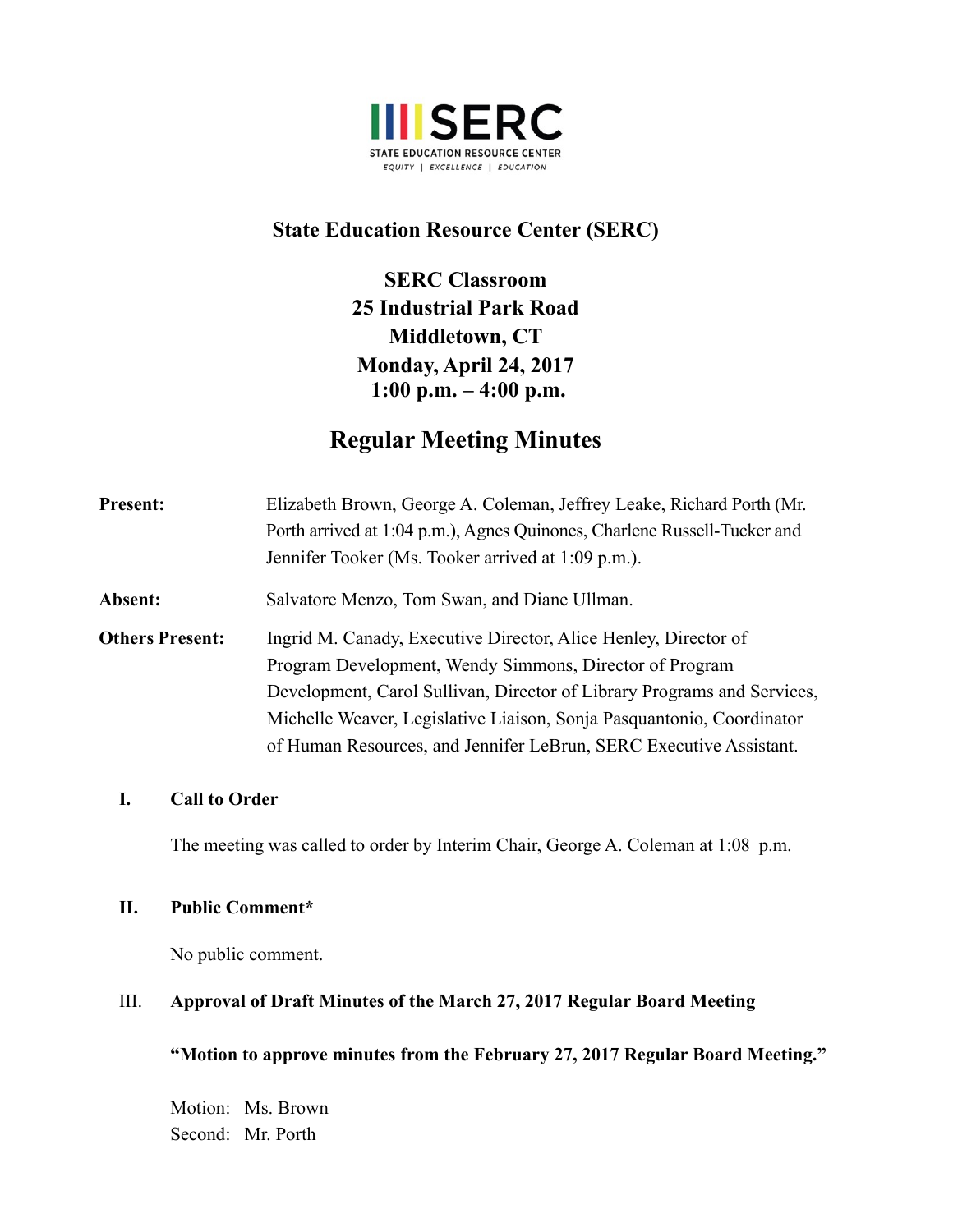Vote on Motion: In favor: 6 (Brown, Coleman, Leake, Porth, Quinones, and Russell-Tucker) Opposed: 0 Abstained: 0

#### **IV. "Mr. Coleman proposed a motion to move out of order on the agenda".**

Motion: Dr. Quinones Second: Ms. Brown

Vote on Motion: In favor: 7 (Brown, Coleman, Leake, Porth, Quinones, Russell-Tucker, and Tooker) Opposed: 0 Abstained: 0

### **V. Updates from Ingrid M. Canady, Executive Director, SERC**

- a. Fiscal Operations Update
	- i. Budget

Ms. Canady shared with members of the Board that on Monday, April 24, 2017, she signed the Memorandum of Agreement with an approved extension through 2019 and is waiting for a final signed copy from the fiscal department of the CSDE. In addition, Ms. Canady shared that she has received a signed IDEA 17-18 budget from the CSDE. The CSDE has also approved SERC carry over funds.

 Ms. Canady provided four different SERC Operational Budget options for the Board of Directors to review. Ms. Canady discussed the budget narrative and outlined how each line item is distributed. All proposed budgets reflect a positive bottom line.

There was general discussion.

### **VI. Action Items**

a. SERC Budget Fiscal Year 17-18

The Board of Directors agreed to adopt the SERC Operational Budget option with no compensation increase. Further alignment to the approved budget is needed.

### **"Motion to approve SERC Operational Budget Fiscal Year 2017-2018."**

Motion: Ms. Brown Second: Dr. Quinones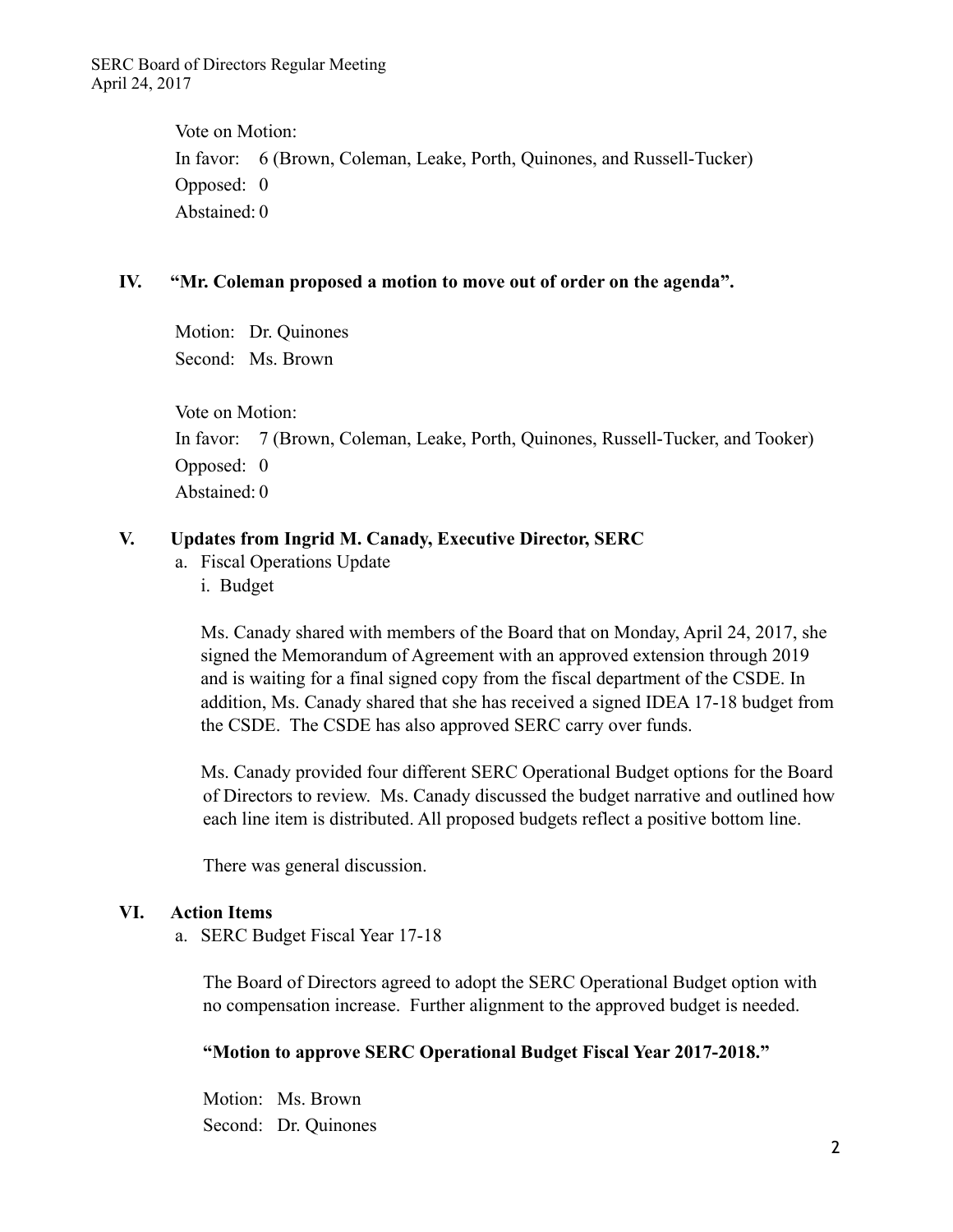Vote on Motion: In favor: 7 (Brown, Coleman, Leake, Porth, Quinones, Russell-Tucker, and Tooker) Opposed: 0 Abstained: 0

Ms. Brown left the meeting at 2:56 p.m.

# **VII. Updates from Ingrid M. Canady, Executive Director, SERC, continued**

b. Program Update: Library Services

Agenda Item Tabled.

c. SERC's Location Update

SERC can now proceed in conversations with the Office of Policy Management regarding its future location. Ms. Canady will contact OPM to inform them that we have an approved budget and begin lease negotiations with the landlord of 25 IPR.

There was general discussion.

#### VIII. **Items for Discussion**

Ms. Canady shared a brief news clip featuring the recently released SERC Camp Directory and provided an opportunity for Board members to review the document in hard copy.

Ms. Canady shared an update from SERC's 24th Annual Together We Will Conference. Ms. Canady provided opening remarks and presented a break-out session. The conference was a great success.

Ms. Russell-Tucker shared an update from Commissioner's Roundtable Meeting held on Thursday, April 20, 2017. Ms. Russell-Tucker informed the Board that Ms. Canady facilitated the meeting.

There was general discussion around each topic.

### IX. **Updates from George A. Coleman, Interim Chair**

a. Executive Director Evaluation